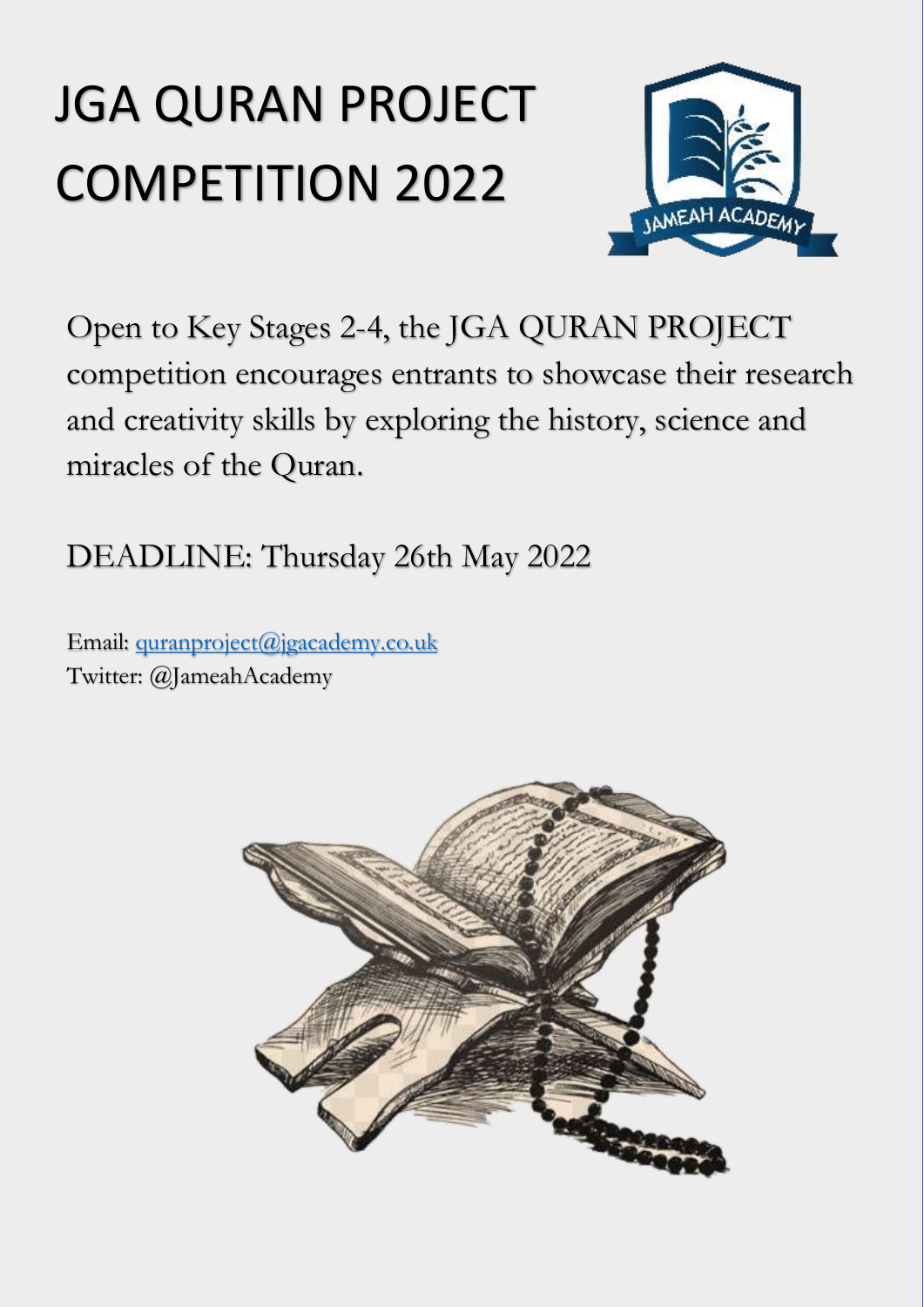

# **JGA QURAN PROJECT COMPETITION 2022**

# **RULES AND GUIDELINES**

# **Please read the Rules and Guidelines carefully!**

## • **Eligibility**

Schools can submit a maximum of three entries per age category and maximum four entries in total. We encourage schools to run a competition in house and put through their best projects.

#### • **Age group categories**

LKS2 – Prophets in the Quran Years 3 & 4 UKS2 – History in the Quran Years 5 & 6 • KS3 – Science in the Quran (Intermediate: Years 7 & 8) • KS4 – Linguistic miracles of the Quran (Senior: Years 9 -11)

#### • **How to enter**

Please submit entries to [quranproject@jgacademy.co.uk](mailto:quranproject@jgacademy.co.uk) Subject line to read as: 'Phase category NAME OF SCHOOL EG: LKS2\_JAMEAHGIRLSACADEMY Entries should be unaided work, signed by the relevant teacher.

Please see titles and guidelines per category below.

#### • **Requirements**

#### Each submission will require two parts:

- 1. A creative presentation/ model (any format: PowerPoint, video, drawing, 3D models) to demonstrate knowledge of the chosen topic.
- 2. A summary (word document, maximum two pages) to explain the project, the lessons learnt, relevance and significance to the participant.

#### • **Prophets in the Quran (years 3 and 4) – titles and guidelines**

For the LKS2 Category, candidates will turn/have turned 7,8 or 9 years old in the 2021–22 academic year (equivalent to Years 3 and 4).

Schools can submit a maximum of three entries in this category.

# • **History in the Quran (years 5 and 6) – titles and guidelines**

For the UKS2 Category, candidates will turn/have turned 10 or 11 years old in the 2021–22 academic year (equivalent to Years 5 and 6).